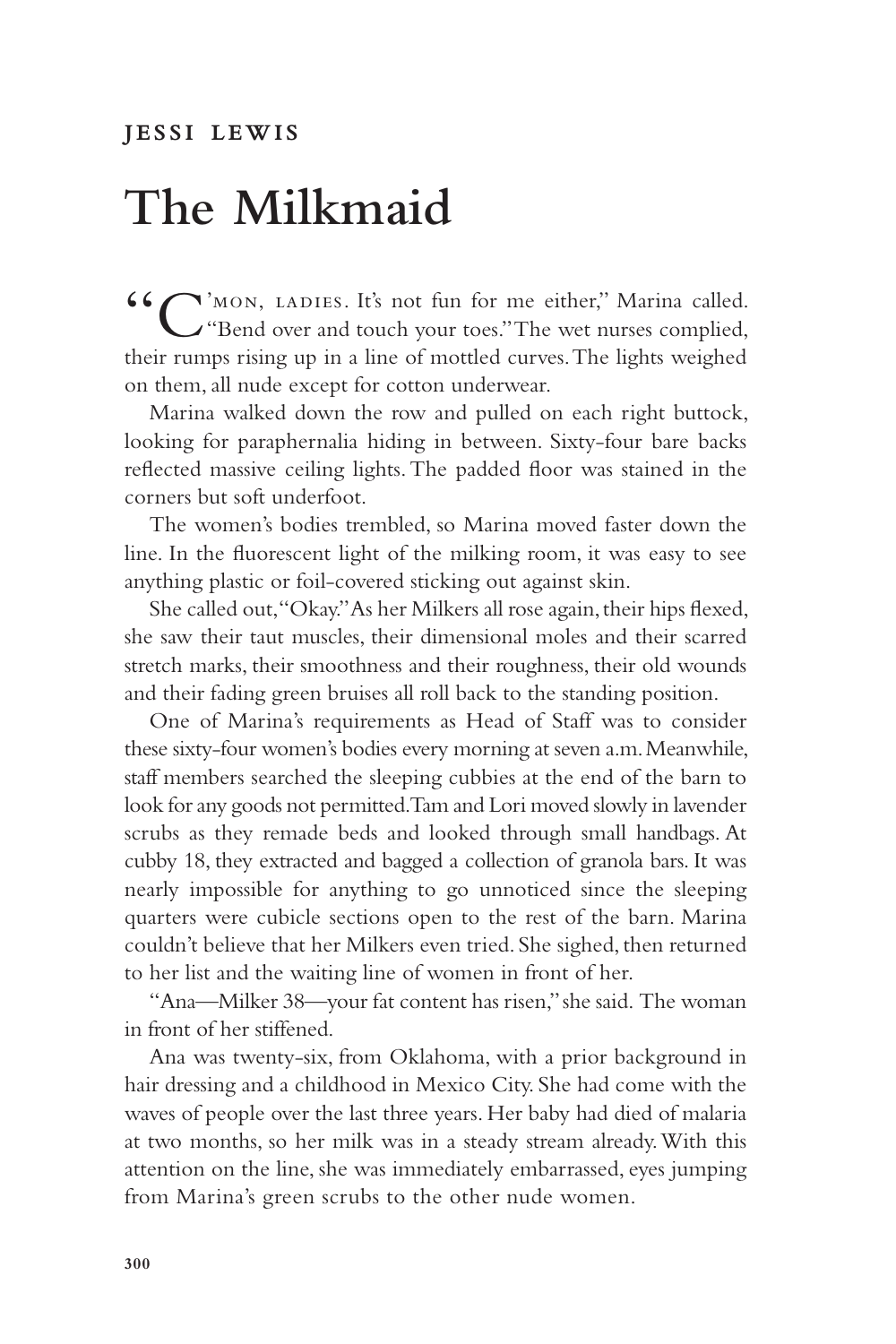"I think it's the food here. It's rich."

"Is it maybe a lack of cocaine as well?"

"That certainly helps," Ana said, and the other women nodded.

"Angela S.—Milker 58—your hair is changing color. Are you consuming your daily protein? Vitamins?" She looked down at her list, which already answered the question, then raised her eyes with faux scrutiny.

Angela S., twenty-eight, from Maryland, shrugged with apathy. She had an unknown job past, which meant she had probably worked under the table for cash. Sometimes this meant a Milker had been a prostitute, farmhand, or cook. Marina had always assumed that Angela S. had been a farmhand because when she raised her arm to speak, her shoulder muscles were obvious.

"Early gray runs in my family, ma'am," Angela S. said, hand raised. "I'll be a skunk in three years."

A Milker down the line said, "Dye that shit."

The others nodded, smiling thinly though. They all knew hair dye was not qualified for use during milking.

Marina recognized this Milker—the speaker with snappy eyes. This was the one who had come in raging on rum, throwing chairs, biting at the staff. She had calmed, but now there were bits of snorts and half laughs between them all. The other Milkers liked her, possibly too much.

Marina made a note. More laughter played along the line.

"Rosa—Milker 22—since you've voluntarily spoken up, have you desired alcohol in your last week here?"

"Once or twice," Rosa said easily. "But who doesn't under these lights?"

They all looked up to the ceiling of piping as the fluorescence spoke back down to them. One of the Milkers gave a little wave upward.

"Have you experienced any continued symptoms of fever?"

"No," Rosa said.

"Shaking?"

"Nope."

When Rosa lost her baby during a bout of alcohol poisoning, she had no one in her life to help her dry out. Staff members in the facility stayed overnight to check her vitals and keep her hydrated. They also encouraged her hormones and applied the nozzles to her breasts to draw forward milk for a babe that did not exist.

"Well, then we can probably start storing your milk. It's been quarantined long enough."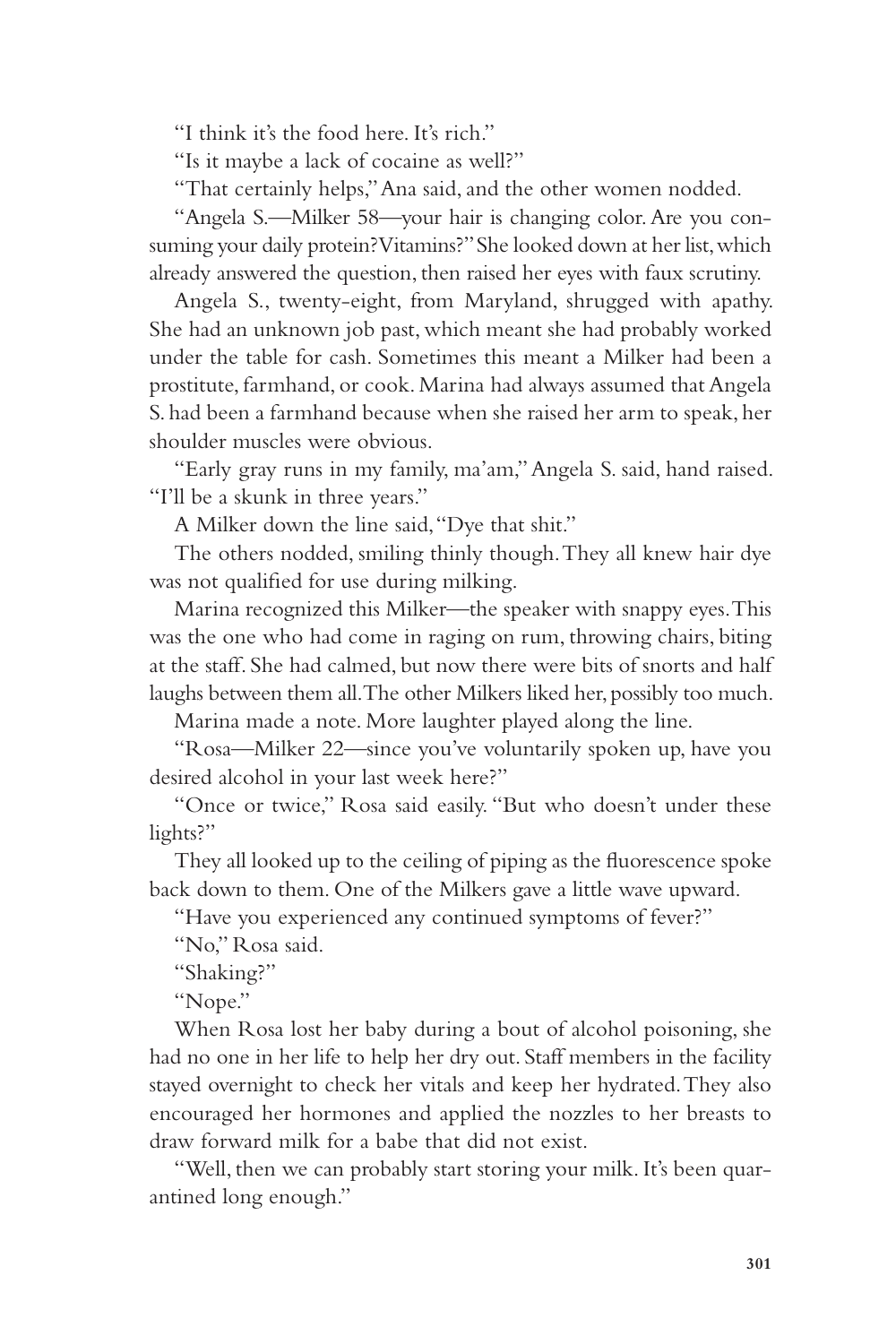"So, you mean I'll get a paycheck now?" Rosa said, leaning forward. Her chest swung with her. She had globular breasts that somehow maintained shape despite an onslaught of milk. Everyone in the line turned their heads discreetly to watch Rosa's chest swing.

"Once you repay for the company's kindness. Remember your contract."

Marina turned to go down the list, but Rosa raised her hand again.

"Why do you lock the doors at night? You don't trust we'll stay?" she asked, not waiting to be called on. Marina turned back to her, unsure of what tone to use. Rosa waited.

"It's part of working with addicts. The unfortunate part. Leaving is allowed with permission and contractual agreement. Our product is at stake. Does this make sense?" Marina replied.

Rosa nodded slowly, squinting in the light. Marina moved onward. She didn't mark anything in her notes. If she didn't mark, the question wasn't important. "Let's go to Amber—Milker 18—you are showing body weight gains. In the last four weeks you have gained nine pounds and three ounces. This is unacceptable."

Milker 18 blinked four times. Amber had lived too long on dumpster dives in a suburb of Boston. Often, Milkers like Amber, who came from hunger, didn't know how to handle the situation, how to curb nutrition, how to work off calories on the ellipticals at one corner of the warehouse. They had never paid attention to their bodies before except for want and need.

"I've noticed myself, ma'am," Amber said, and she quivered.

"Please note, a fifteen-pound gain is grounds for a reconsideration of contract."

"Yes. I'll—I will lose it. I just never lost my baby weight. So, I can't seem to get back to before. Before this."

She hiccupped. Her cheeks ran. For a few seconds nobody knew what to do. Marina wrote down notes. Then Milker 22—Rosa, again broke rank and walked up the line to Amber, wrapped her arms around her, and pressed Amber's forehead to her bare chest.

Marina was relieved that Rosa was the one who did this and not her, but this relief was irritating. She didn't want to know her Milkers more than she already did. She didn't want to be emotionally invested in them or how they saw her. It was already hard to smile while considering their joints, teeth, and hair. She just had to keep her job. To live in it and thrive in it. That was it. That's what she had learned in the last three years.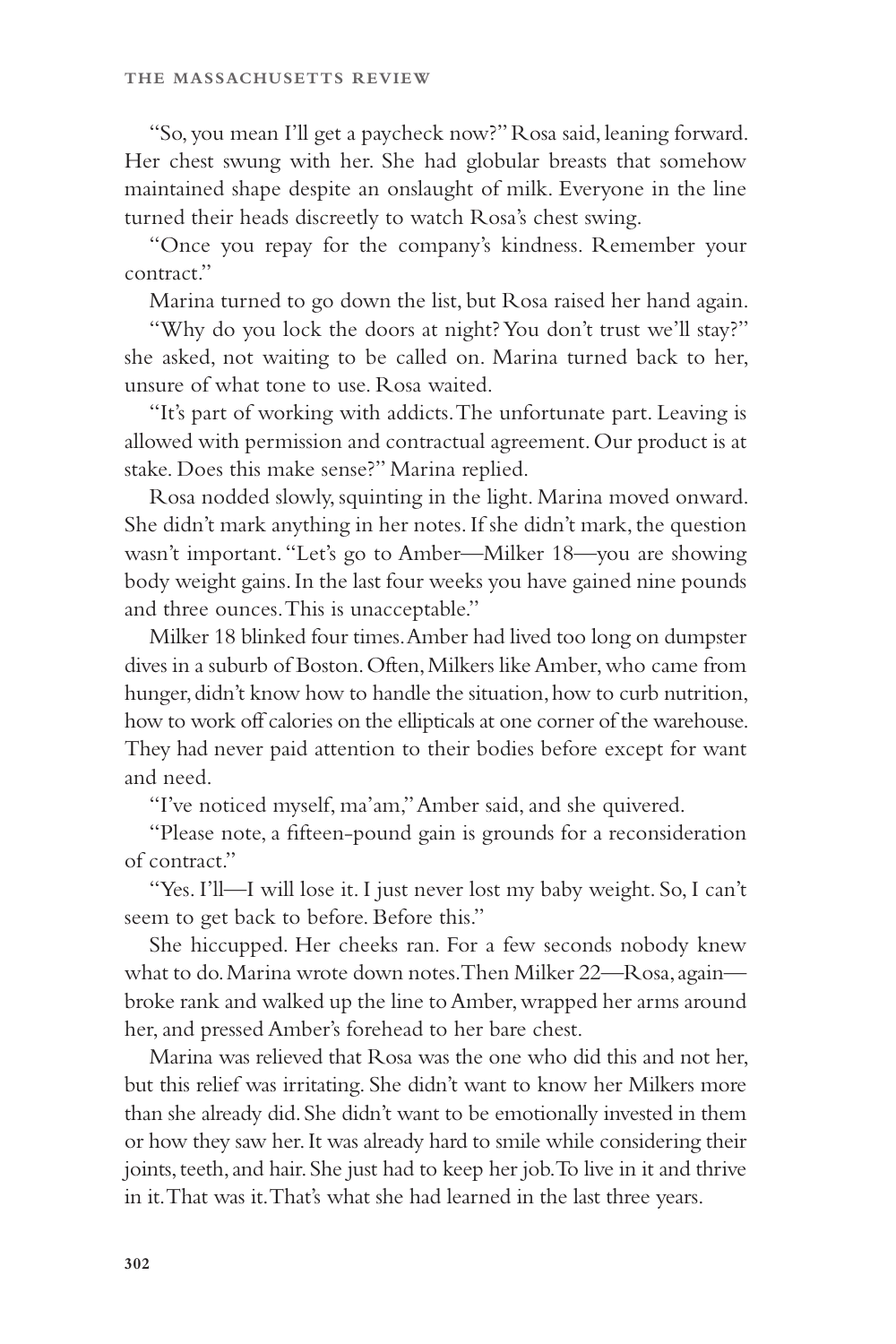"Okay, thank you for your kindness on the line. I understand Amber, Milker 18; just return to protocol. You have three weeks to balance your weight back to a normal BMI."

Amber nodded, leaving a wet sheen on Rosa's collarbone.

"You are all here because you have had or have lost a child," Marina said louder. Eyes shot back to her. A few of the women nervously rubbed their hips. "We are creating a legacy of wet nurses. You are helping people with your bodies in a way that nobody else can. You are true women."

Amber raised her head from Rosa's chest.

"Aren't you?" Marina called.

"Yes," they murmured. Sixty-four voices poured over the floor.

"Good. I thought we'd have some changes today." She leaned down to two shopping bags at her feet. These were products she had squandered for two weeks. Every once in a while, she'd get lucky and come across a pop-up pharmacy that wasn't yet ransacked. Luckily, she was never looking for the restricted items—antibiotic ointment and Band-Aids. "Magazines that are only about five years old," she called. Somebody cheered. "And an array of nail polish, chemical free."

She opened the bags to show glints of products and corners of pages. There was more excitement, some clapping. Nothing seemed to change. Even as more babies died in the womb from malnutrition, even as it became more difficult to walk outside at noon, and even as the rain became permanently absent, women still loved products.

 "So, we have a milking, then we have calisthenics, then we have a beauty break. Sound good?"

"Yes ma'am," they said, not quite in unison. The Milkers broke the line and walked down to the opposing end of the barn to their assigned seating.

While one end of the barn was living quarters—one bunk for each Milker—the other end consisted of sixty-five chairs.

The reconfigured dental chairs were reclined back. Each Milker knew how to pull down the tubing from the back wall and attach the triangular nozzles to their breasts. Each knew to lean back and let the suction work at a slow, gentle pace. Sometimes the staffers helped. Marina did not. She watched until every Milker was seated, until the screen on the opposite wall played a movie. Those who wanted to watch put in buds. Those who didn't talked or read, their heads turned from the screen.

Milker 23 in the twenty-third chair waved a hand awkwardly. Marina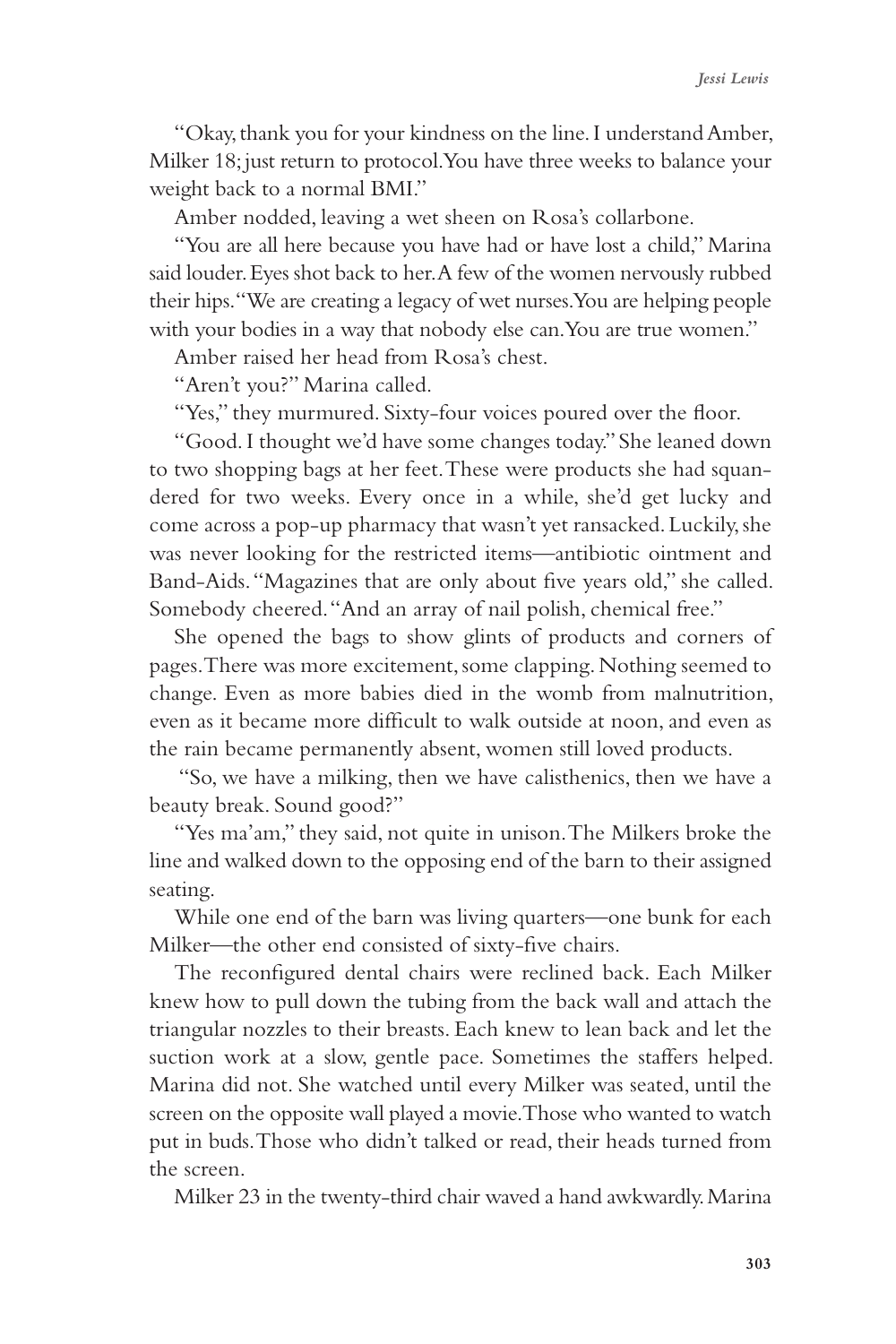checked her notes before walking over. She seemed to know their breasts better than their names.

"Yes, Cynthia—Milker 23—what can I help you with?"

Marina came up close to the chair where Cynthia was leaning back and tried to discern exactly how dilated this Milker's eyes were. Hers were deep and coiled.

"I heard news from my husband that my son is missing," Cynthia said, her voice hard.

"During a phone call you heard this?"

"Yes, ma'am," she said. Cynthia was from Ohio. She had a pleading look. As she spoke, the nozzles pulled her milk in a constant stream up through the tubing and into the greater piping system in the ceiling. Marina imagined a glistening, pure river traveling the stretches of pipe along the roof. The ceiling often sloshed and gurgled.

"Your husband is not caring for your son, though," she said, making careful eye contact with Milker 23. "We have a requirement that all children after birth are not the responsibility of the Milkers or their significant others."

"I know—I know. He was adopted by a family in town—in Akron and they've moved. I put him up for adoption when I lost my job. Don't know what I was doing."

"Cynthia—Milker 23—I can't help you. Your son is no longer your prerogative. For better or worse, making milk is your prerogative. Understood?"

Cynthia stared at her and Marina walked away. She knew that this was when her monstrous side came out. But this was her job.

Her job was what was keeping her alive. Marina had somehow managed to become used to the scrape of life now. She lived on lentils, regularly drove through a food riot on Parker Street, and nodded at the desperate digging in the dumpsters for food. She had been one of them for a month when she was twenty-one, just long enough to see what it was to be hungry in the heat. She remembered that so well—sleeping in a burnt-out house with no roof, the pine trees of the yard crumbling in the dryness. Sometimes she drove past that place still.

Now she'd grown up and worked her way up from orderly. Her drive into work through neighborhoods of wandering hunger gave Marina a faith in what she was doing. Faith in her paycheck, in those lentils, and in the product of her Milkers. With failing markets and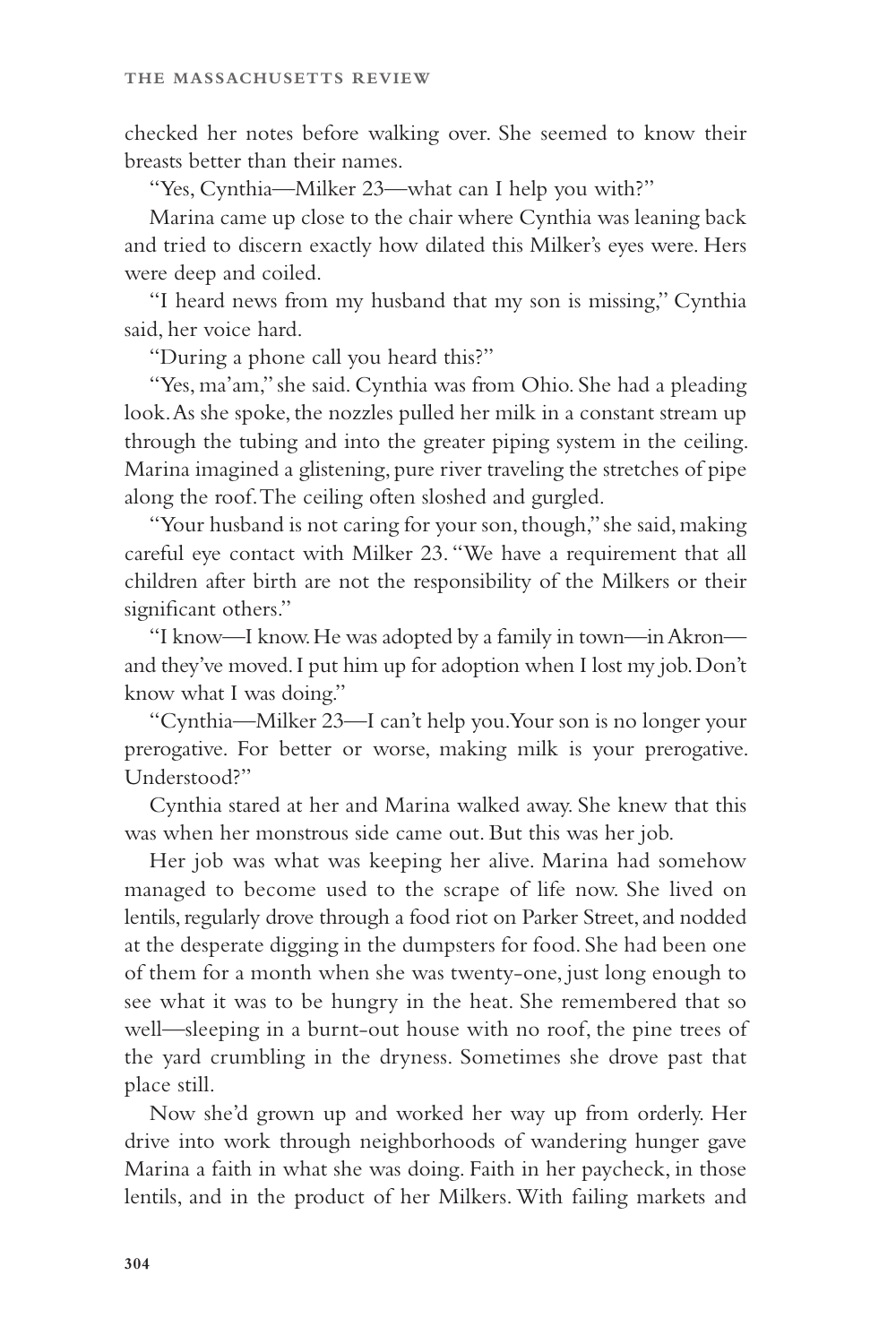crumbling farmland dried up in a scorching sun, the world had returned back to what it knew well: Mother's Milk.

"Rosa—Milker 22—don't unhook until the machine gives you the okay light," she said as a beeping sounded. Rosa ignored the request and jumped down to the ground.

"What did you say to Cindy?" Rosa asked.

There was a gentle fall of sobs behind Marina, but she didn't turn to look. Instead, Marina headed out through the oversized metal door, swiping through with her ID card.

"Respond to me," Rosa called."It's her baby, her son."

Marina ignored her and the door slammed behind her. She had a meeting to go to. She called them The Grays. They were three men corporate heads—who did a check every three business days on the product and the Milkers. They gathered in a conference room that overlooked the barn through a two-way mirror, waiting for Marina to arrive. She hated these meetings.

She stood outside the door to the conference room for three seconds, gripped her notes with one hand and pushed hair behind her ears with the other. In this moment, she wondered if they could hear her breathing on the other side. Then the door opened, and the elder of the three stood with his hand on the doorknob.

Yes, they could hear her.

"Hello, Marina, how are you?"

The room was as it always was—bald and official. Orderlies had brought in bowls of trail mix. Marina sat down across from her three bosses and looked at the candies and peanuts in glass bowls. She had never taken any during a meeting, but always waited until the end to empty one small bowl into her pocket and take it home.

"Marina? How are you?" the oldest Gray repeated, as though measuring her response time. As though she would have to bend over for him to look for drugs soon.

"I'm fine, Greg, how have you been?"

"We were just talking about how lovely a product you have coming out of here. The fat content is perfect—nutrient-driven. People drink this stuff, and they are rejuvenated."

In chairs on either side of Greg, Miles and Carter nodded together in their suits.

"That's lovely to hear," she said, and she meant it. She wrote "rejuvenated" on the top header of her notes.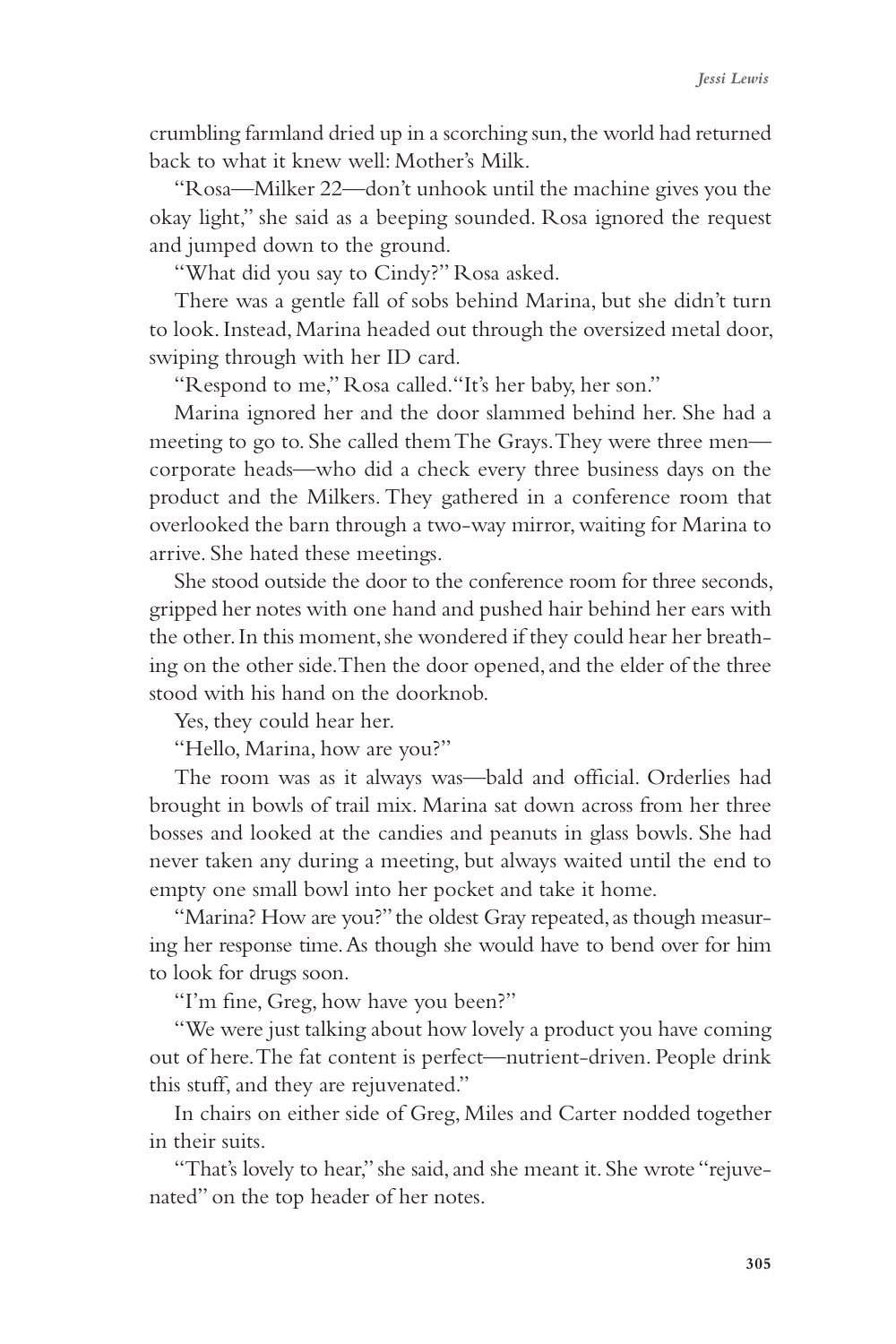"We were watching your heifers down there, and they are looking nice and fit."

At the use of the term heifers, Marina looked at each of the men for their reaction, for a cough of surprise. Instead, they were looking over her shoulders through the two-way, to the barn down below. She turned around to watch too. The women were still pumping while watching the movie, their streams of milk ascending to the ceiling, then through to the containment area on the other side of the far wall.

"I noticed you all are taking in a higher percentage of nonpasteurized. Why this change?" she said, knowing that she wasn't really supposed to ask questions like this. At the same time, she knew it was also important to come across as overly driven and dedicated. She should want to know stuff like this. This was her job; it was all she had. Marina would hold on to it with her teeth if she had to.

Greg shook his head, but Miles answered, nodding. He was young. If she remembered right, he had a wife and twins. He had barbecues under a shaded pool house. He could probably still afford air-conditioning and probably still ran it on high even when the local government called for an energy-saving summer.

"We have found that unpasteurized product, when purchased by the right crowd, can sell like champagne. At the price of expensive champagne." He coughed. "Back when those grapes were around, of course. Anyway, it puts cow milk to shame. People are having Mother Milk parties. Spas are having specialty days for self-cleansing that ends with a shot of this stuff. Your Milker, Carrie O'Connell, Number 4, I think? Milker 4 sells out because a health guru has claimed online that it has the property of the fountain of youth. Can you believe that? You have a walking bank account down there."

Marina made impressed sounds and quickly checked her notes. Carrie O'Connell—Milker 4—in her late twenties became significantly addicted to pain medication. The baby passed from complications one month after birth. Never left the hospital. Carrie had checked in to be a Milker the next day. She had a certain confusion about her. After quarantine, testing of the milk, and behavioral analysis, she became a regular supplier like everyone else, and she was so comfortable in this, when the machine pumped away at her breasts, she commonly fell asleep.

"Right—I had heard about some celebrity taking it too far. I didn't think it was specifically one of my girls' product."

"Well, I imagine," Carter said, the quieter of the three, leaning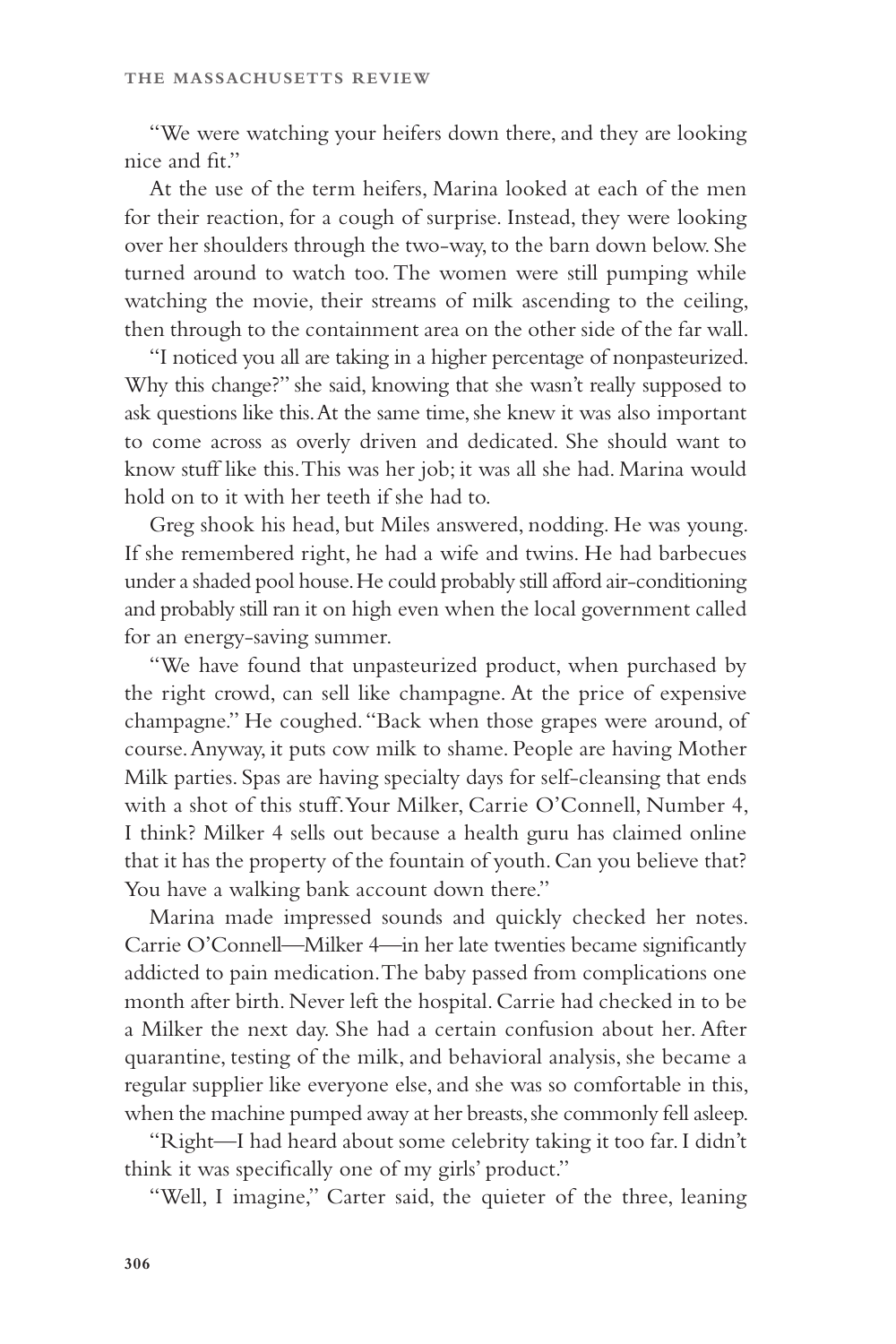forward, "it's because you keep your heifers at such high standards. Milker 4 is just the beginning."

Marina realized that she knew nothing about Carter at all. Greg raised a hand for silence and Miles dug for some candy.

"Marina, what can you tell us about their progress here?" Greg said. "I have nothing new since your last visit. They leave once a month for a weekend if they choose to pump solo and go through a full screening again. Their milk isn't accepted for a week to be certain they've been clean. You can talk to Walt Riley in containment if you want the recent details on that, but there isn't much to tell. Fewer of them are going home since pumping without acceptance means that they aren't getting pay. I have six girls making their way through community college. Two taking online master's degrees. All while pumping. Somebody got a high school diploma and they all got an extra piece of cake."

"This is a genius setup," Carter said. He watched the Milkers over her shoulder again. Marina realized he was watching Rosa.

"I've had some problems with raised fat content. They come in here and eat shakes and nuts. This can overwhelm some of them. The majority of these girls come from rough backgrounds, so this is kind of a wild expectation, you know—to value their bodies as a livelihood. In a nonabusive way, I mean."

"Any morale issues?" Greg asked. He fixed the pin on his tie.

"No," she said, looking back over her shoulder to Rosa. "Nothing I can't handle."

THE NEXT DAY, the buttocks rose, the numbers were the same, and the girls sat through a showing of a 90s action movie most people had forgotten. The Milkers ignored it for the most part since the array of magazines had brand new quizzes without any marks. There was a required midweek creaming where the staffers and Marina worked together down the line to soften up nipples. The Milkers clasped their hands behind their heads and had a dime of cream applied to their aureoles. Marina noticed that their nipples were varying sizes and shapes, some wide, some more three dimensional, occasionally darker in color, sometimes pinkened. She was surprised by Rosa's because they were small and deeply colored, more so than anyone else on the line.

"What's so damn funny about my nipples?" Rosa asked, breaking her thoughts.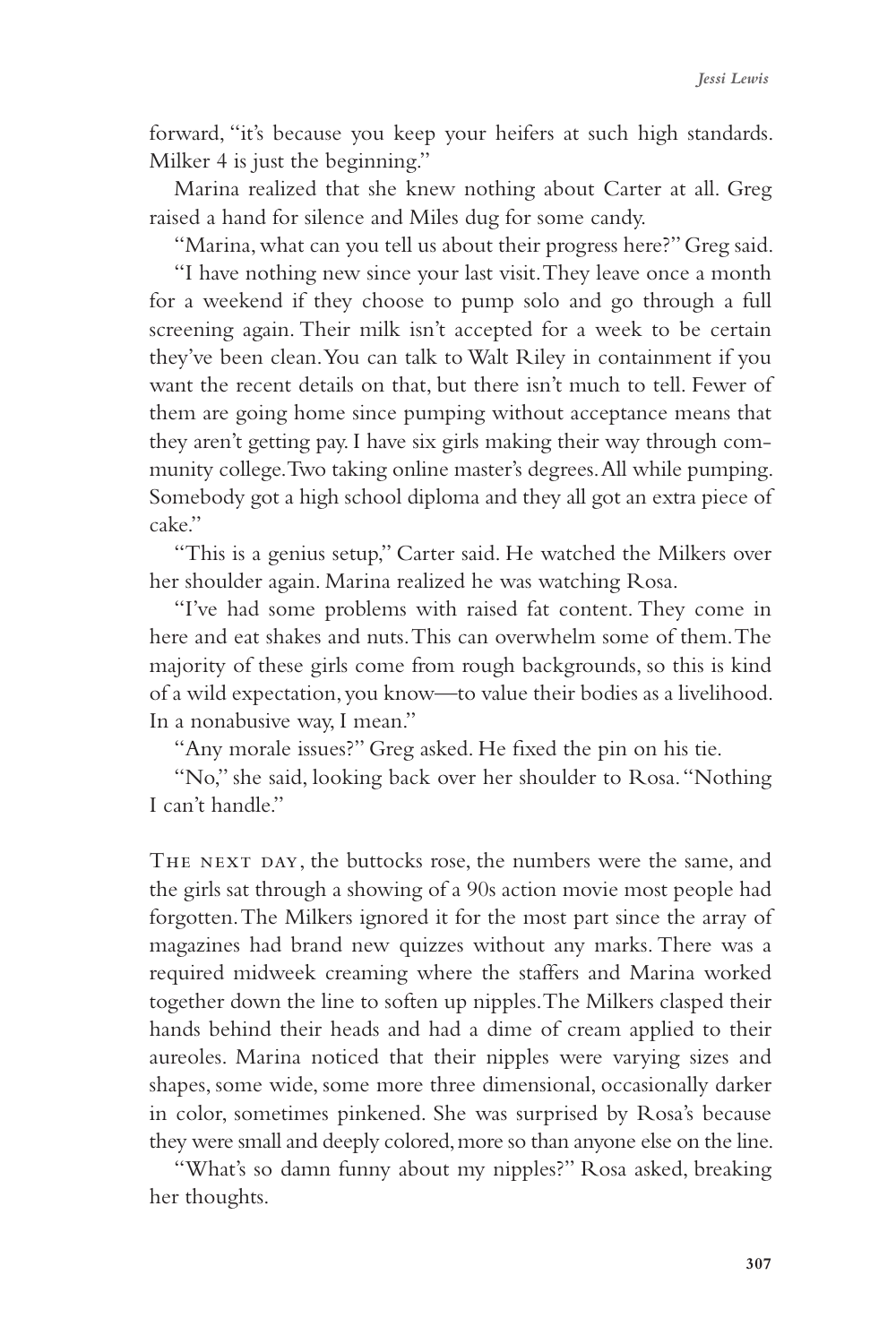"Nothing, dear," Marina said, pausing a moment to look into Rosa's face. "I was just wondering how many nipples I've seen by this point."

"I bet I've seen more," Rosa said, unblinking.

Marina continued to the next nipples, Milker 23. Hers were stretched from the weight of the milk.

"My son is missing still," the Milker said as Marina tried to remember this one's name.

"Right. The adoptee, yes?"

"Yes. It was in the adoption agreement that we would know our boy and see him three times a year."

"That's an unusual arrangement." Marina applied the cream, cold to warmth.

"We were good friends with the couple who took him in. We were." "Am I going to have to take away your phone privileges?"

The Milker looked hard at her and Marina suddenly remembered that her name was Cynthia. And that Rosa called her Cindy. She liked that name. It was her mother's, but she drowned the thought.

"It's my right to speak to my husband. I need more money to help him find our son. He's thinking of hiring someone to find them."

"You signed a contract that gave up your rights. You signed a contract that stated that if you had any prior debts, those would be placed on hold during your time here. You know we have an agreement with the federal government. If you leave your contract, you will no longer have this protection. And," she looked at her clipboard, "it seems like this agreement is really important for you. There is no reason why you should be the one worried about your kid when you are the one keeping away your family's debts. Understand?"

"He's my child. That's good enough reason."

"He is not your child. You have no child."

Marina looked down at her clipboard, then up again. The Milker pursed her lips.

"My body is still producing milk for him, though. I have the evidence. In my body, I know, I owe a child my milk. Do you not know what I'm trying to say?"

"Cynthia—Milker 23—you need to pretend. You need to pretend your child died." She paused. There was something in her next sentence that would taste bitter. "When they took him away to make sure he was breathing? Pretend his lungs didn't open. Pretend, or your situation here will change."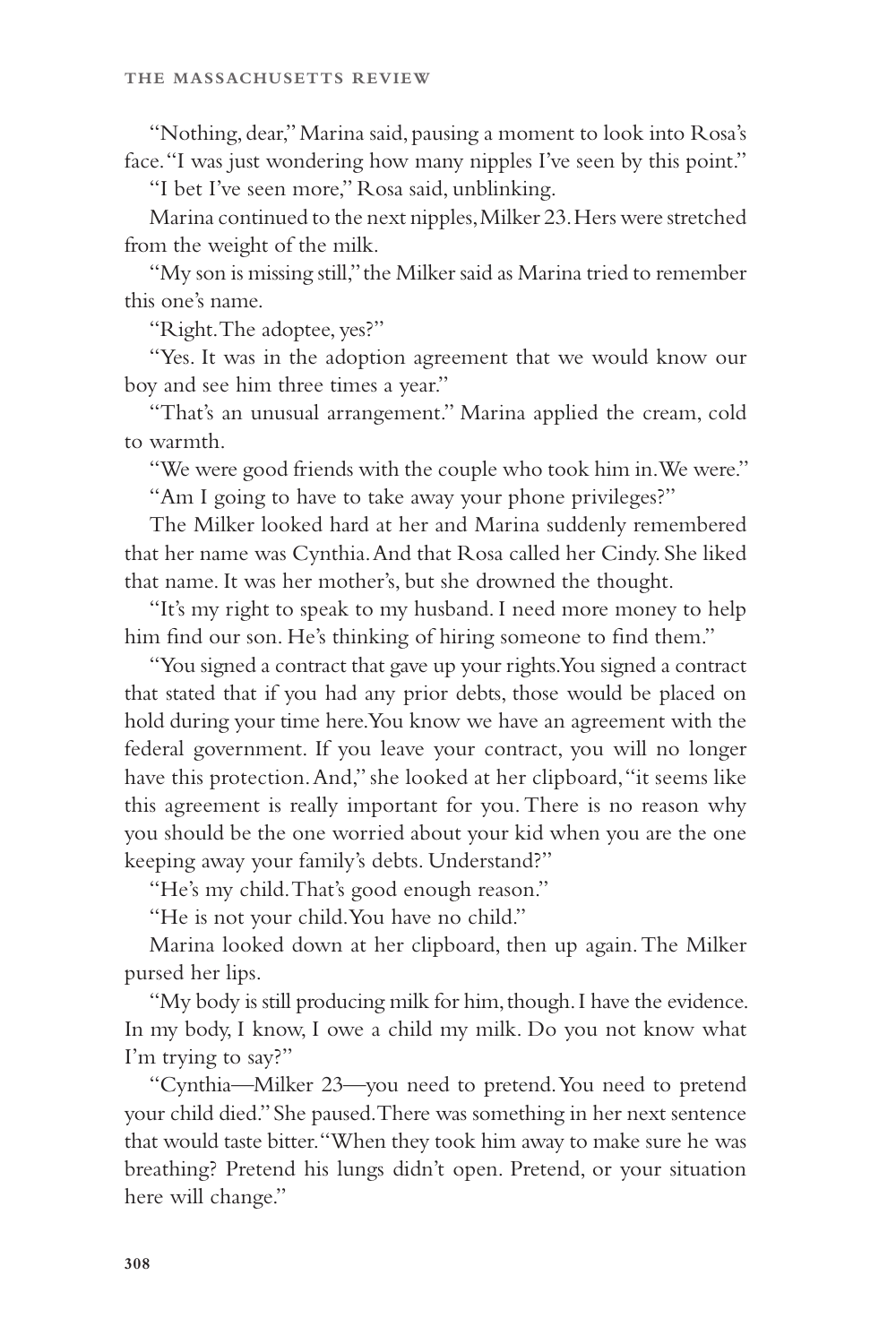"I won't."

"You will have no phone option for three weeks." Marina wrote this down and moved forward. The rest of the line was milling around before their weekly yoga class. Cindy dropped her eyes.

MARINA SHOULD HAVE predicted what was going to happen next. Over the next few days, Rosa was talking more often on the phone and using all of her monthly credit at once. She was getting tenser in their daily rituals and was now looking Marina in the eye more closely, as though hoping for something hidden or looking for the zipper on her costume.

Meanwhile, Cynthia was starting to deflate. Her voice went quiet, then disappeared.

Then only a week into her phone curfew, on a Tuesday, she simply refused to milk and lay on the floor of the warehouse, her breasts against the cool padded floor spreading their two small puddles. Rosa tried to get her to stand, but failing, she fell to her knees and held Cynthia's hands in her own, her tears rolling down her friend's bare back and trickling along her shoulder blades. When Marina came over with the orderlies to force Cynthia up onto a stretcher, Rosa was praying softly under her breath. Naked, as always, she crossed herself. Another Milker passed her by and touched her hair. Another kissed her cheek.

 The staff had called the local cab company. They contacted Cynthia's husband, who could not come for her, so they agreed to send her to a woman's shelter in Columbus until he could get the means to take care of her again. When Milker 23 left, she still wasn't able to stand on her own.

"I need to talk to you right now," Rosa said, breasts swaying as she turned to watch Cynthia's stretcher go. It was against protocol to allow a Milker privacy from the rest, but Milker 23's departure from the facility seemed to be bad karma on its way for Marina. So she agreed, and they went into one of the quiet rooms, usually slated to be a cell for one of the new girls trying to get over addiction before supplying milk. Rosa had spent some time in there, actually, when she was hallucinating, bent in half, sheets wrapped around her legs.

"What can I help you with?" Marina said as they both sat cross-legged on the cold floor. One of the orderlies brought in Rosa's lunch—soy and ground nuts with raisins in a mild cinnamon flavoring. They served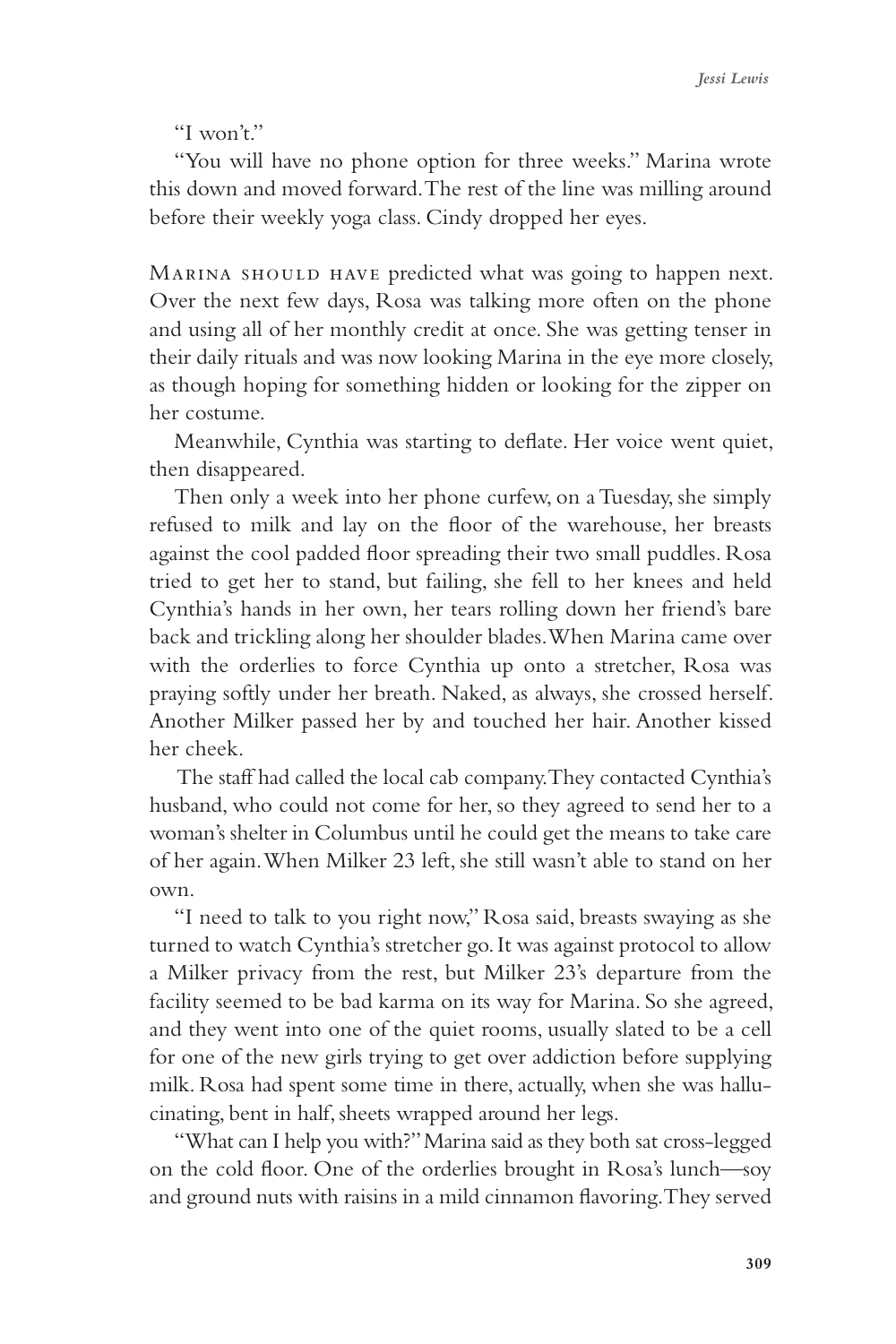it often. Marina passed it to Rosa, who set it on the floor a few feet away.

"You don't get it. Cindy's son was put into foster care. The adoptive family didn't tell her. The less he's checked on, the more likely he is to disappear from there and end up in a much worse place."

Rosa's look was serious, as though she knew what this worse place was like.

"That's a shame."

"Yes, it is a shame," she said, pulling her crossed legs in tight.

It made Marina happy to see that their yoga class was working.

"You took away her phone privileges. Now her son is long gone. Her husband can't handle himself. You expect her to climb out of this? It's her kid."

"Every woman in here has had a kid."

"Yeah, and you broke one of 'em."

"I didn't break anything. The system broke Cindy—Cynthia— Milker 23. If she can find the will, now she'll be able to go get her son, who she clearly can't be away from. We let her out of her contract. She's done with us. Depression causes sour milk."

Rosa laughed bitterly at this while Marina sat straighter.

"She's out of the contract and all of the caveats, huh?"

"The promises and demands of it, sure," Marina said. She considered standing so she could look down on Rosa. "That's the way you get through here, girl. You work the system."

"Sure, sure. And I heard about Special Edition 4. This place is getting sicker every day."

"What do you mean?"

"Carrie. Her milk is selling like crazy out there. Special Edition. Originally, our milk was just meant for children who were allergic to everything. Right? Isn't that what you still tell recruits it's for? While multimillionaires store it up for parties? For breast milk mustaches. Old, rich men drink our nutrition to live longer."

"I know only what I'm told," Marina said, looking at her clipboard out of habit. The term "rejuvenating" was scrawled across the top sheet of milk scheduling.

"What are you told?" Rosa asked.

"Kids who are increasingly allergic to the environment tend to not be wealthy. This place"—she looked up to the lights—"this product requires money. One group finances the other."

Rosa looked at her.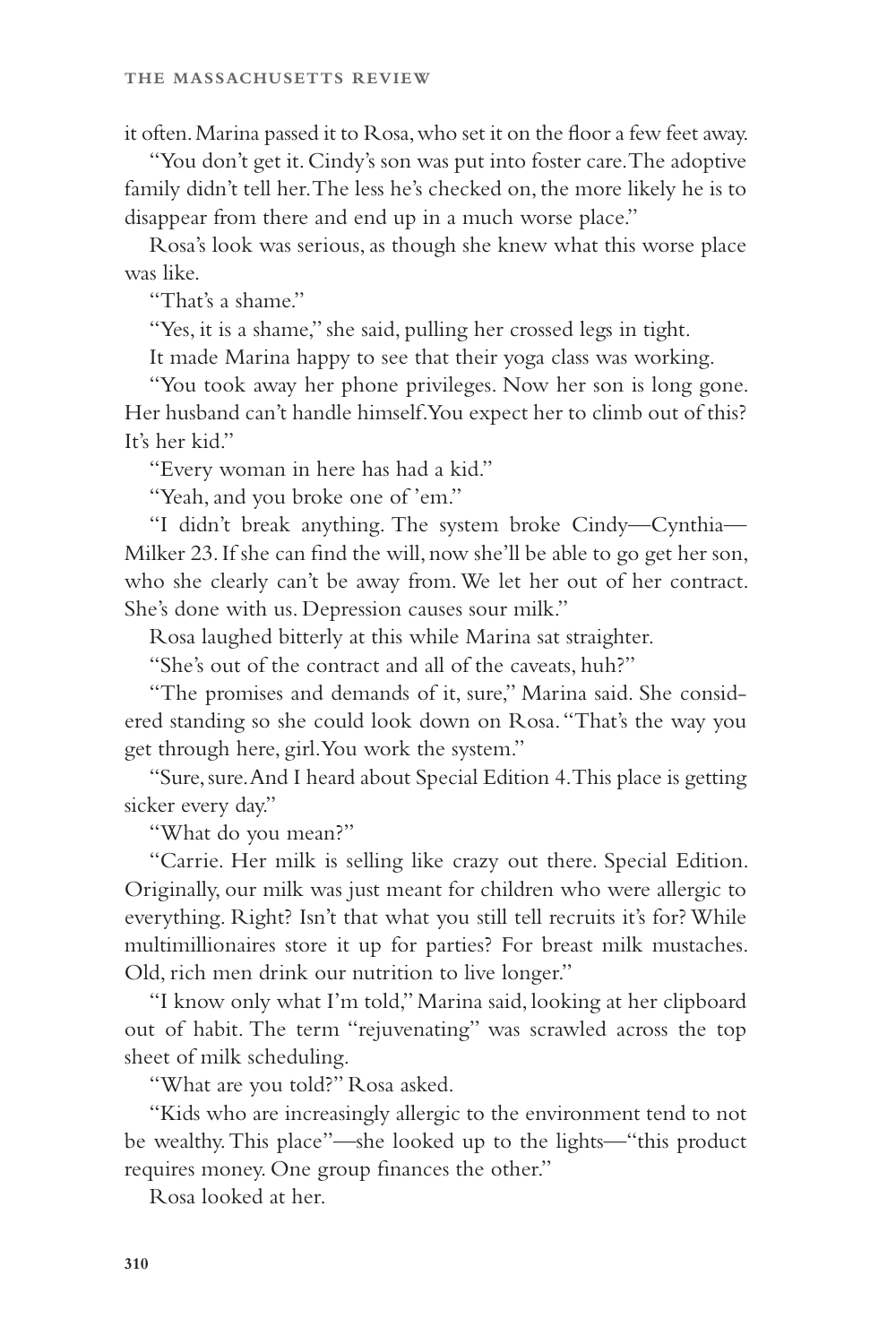"You're still in debt," Marina said.

"Always and forever."

"Let's change that, Rosa. I can talk to The Grays—the boys. Our CEOs. See if they'd market one type as having a different effect. It clearly works. Your milk could be energizing, invigorating. Whatever trendy descriptive terms they come up with. Hell, your milk could support brain activity. I'd negotiate up the price of"—she looked down at Rosa's chest—"your product. And you could have more reason to be here, less of a moral issue."

"Money doesn't get rid of moral issues."

"Maybe, but it will get you out of here, free and clean of debt, faster."

"What do you care about my debts?" Rosa said, and Marina knew she had a point. It was important to remain impartial, and yet here she was. But there was something important in Rosa's possibility. She thought of The Grays referring to heifers. If Rosa was more valuable, Marina would be too.

"I would like to see you gone. You are too vibrant to be in here," Marina replied, though she knew that the greater the value of milk, the harder it would be for the Milkers to someday leave. She passed Rosa her lunch. Rosa just frowned.

"I can't stomach anything here. This lunch always tastes like garden dirt."

Marina tried some from the wooden paddle spoon that came with lunch and chewed a bit, brushing pieces of it from her lips. The taste wasn't appealing, but the weight of healthy protein-rich food hitting her stomach caused a surge in her system. She instinctively dug the spoon in again, but clamped her lips.

"It does taste a bit like dirt, and nuts though, protein, good stuff. That's the thing, Rosa. If you can stomach this deal, if you can take it on, then you'll never have Cynthia's problems. At least—at least you will have food," she said. Rosa looked at her carefully, but Marina kept talking, "Hell, you could even help people like Cynthia if you play this right. If you can stomach this food and work to bring your body up to an even more efficient production speed, you'll get the treatment. We are in an awesome moment for wet nursing. Feels like the end of the world out there, but not in here." Marina pointed to the padded walls.

They were talking too long. She noticed that Rosa's chest had started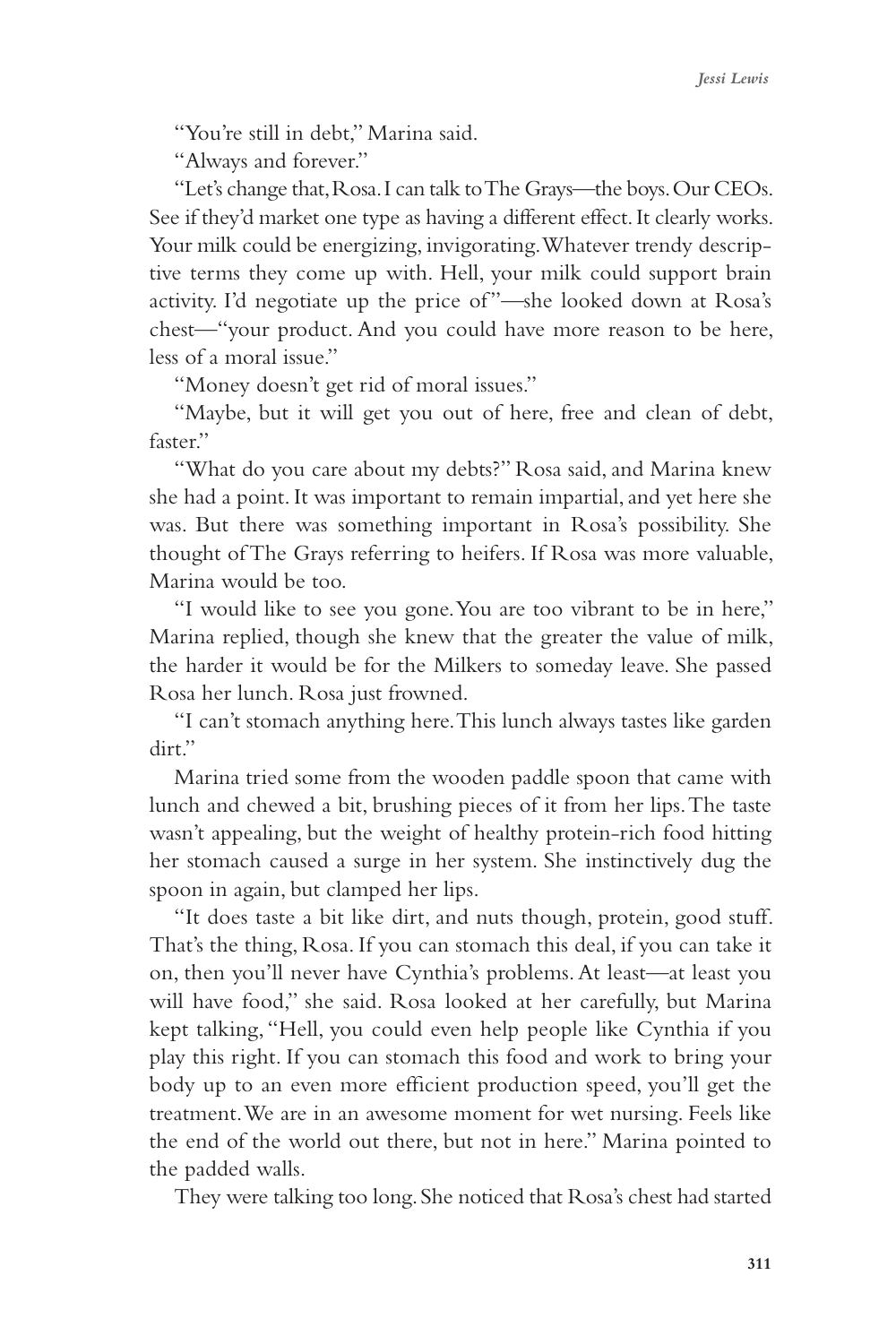to slowly leak milk along the crests of her nipples. Rosa did not wipe them clean.

"Aren't you thousands in debt?" Marina asked.

"Yes, ma'am. Over sixty thousand dollars. Tried to buy a house, then there was another crash. Mom got sick. Then my brother. Tried to live on credit cards. Now I live here with suction cups on my boobs." The words came out between gasps.

"Stop crying, Rosa."

She didn't.

"I'm giving you a way out, Rosa. Don't you want out? You just have to rise to an occasion. You understand?"

Marina was starting to believe her own words. It suddenly felt as though this was really a hope for her Milker. Marina held up the lunch bowl on her hand like a waiter between tables.

"Rosa, you must have a remainder of family out there?"

She nodded at last.

"They need you too, don't they? They could use some help—some funds? They are probably out there killing themselves for canned potatoes right now."

She nodded again.

"Then you know what it is you have to do. Just stomach this."

Marina held up the meal to Rosa's face. Rosa did not look down to the bowl at first but eyed Marina instead. It hurt for a second, to see her glossy eyes, but Marina held the food higher. She knew what she was doing.

"Eat it, girl. And we'll get you all fixed up."

Rosa continued to look at her. Marina dug into the food with the spoon and held it up.

"C'mon," she said. "It will make you feel better, to just care for your body and let the rest drift. C'mon. Let the rest drift."

Rosa took the spoon and bit down.

"That's it," Marina said as she pet her hair and watched the grit disappear between Rosa's lips, her jaw hinge open again, the obedient widening of her throat as the food slid. She chewed, and Marina smiled.

"That's right. I'll get it settled."

Marina left work that day only after gathering data on Carrie O'Connell's milk production and sales. She worked on the presentation well into the morning in her little apartment. The Grays were coming, and she was going to have to present this idea to market Rosa's product.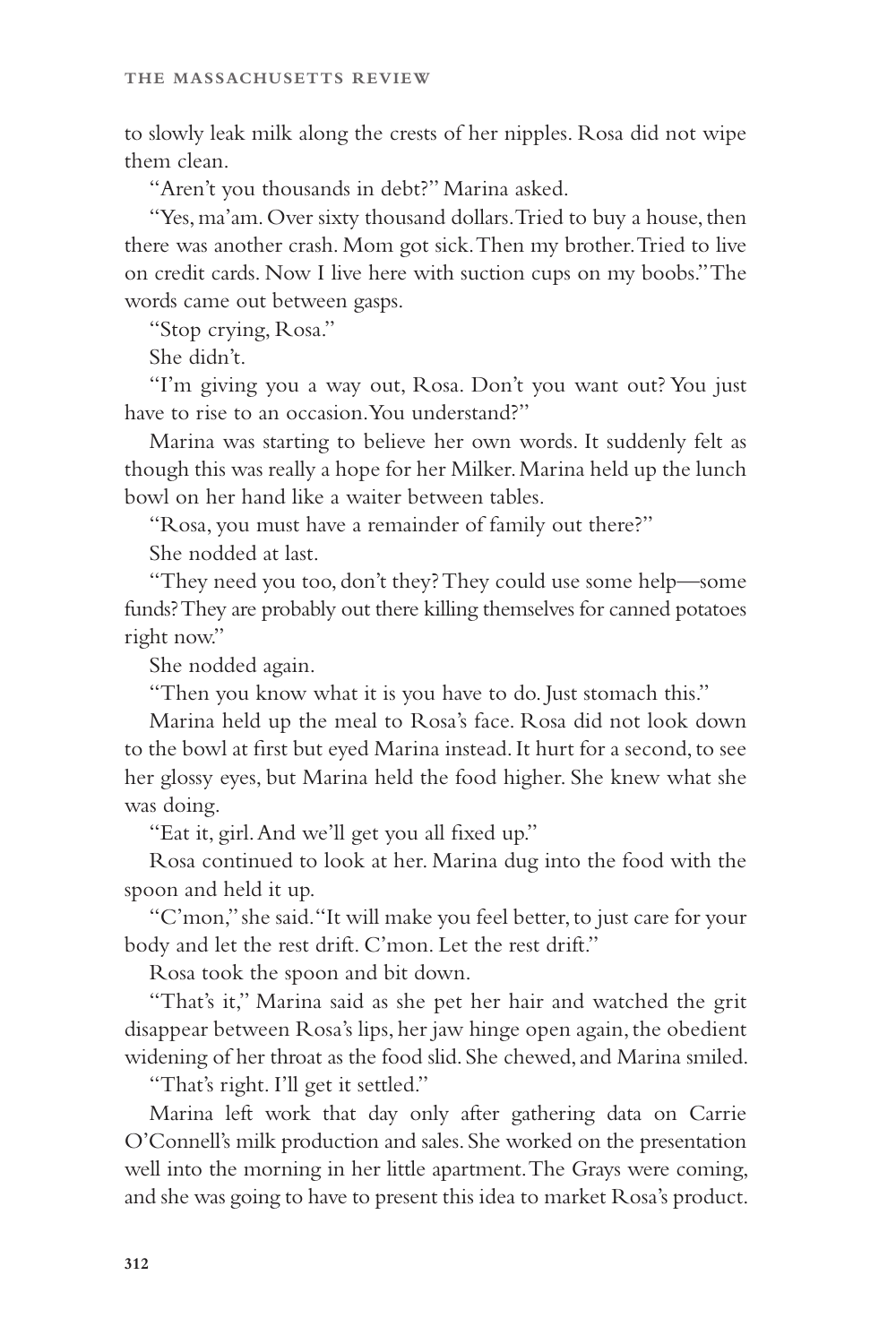It helped that Rosa was beautiful. This would be the easiest part of the sale. She was even beautiful in her production staff photo, so Marina included it on the last slide because she knew The Grays. She knew what worked.

When she woke to her alarm, the sun was driving between the blinds and pressed on her back. This day—this six a.m. tea, this confiscated granola bar, this drive through the car lot side of town to the warehouse this morning was pregnant.

Even the normal ration day food riot on this side of town, where grocery stores were emptied and fires were set, even those angry crowds seemed calmer, more adjusted. Without complaint, the milling hungry parted to let Marina's car rumble through. When she waved to get them out of the way, a woman in full riot wear—goggles, bandana, and tightly cut hair—stepped aside politely and watched her go.

Marina got to work, arriving to a scrubbed parking lot and warehouse doors. In the prep room, she found the staff scrubs hanging on their hooks. Here she noticed the smell of stomach and dirt. And the coloring. She pulled back her scrubs, then checked each set on the neighboring hooks. Bodily fluid had been sprayed across the fabric, something yellow and gritty. And then she knew. She knew that Rosa had released her stomach on everything.

That was what made Marina run, though she knew in her belly that she was too late.

A night is a long time.

She slid her card for access to the door, her fingers struggling to aim the edge. The warehouse opened with familiar lights. The great gray of soft floor. The empty milking chairs.

And that was it. Marina met emptiness. The yellow lights bore down on everything.

 An orderly walked by—Lori. She was in plain clothes, turning to each corner as though a Milker would be huddled there, hiding.

"Lori," Marina said, "what happened?"

"I think they opted out of their contracts."

"What? How can they? So many of them were just getting over— Why would they?"

"They ripped apart one of the workout machines and broke the back doors open with it," she said, her eyes giving off a cold amusement. "Also, they broke down the staff entry doors and got into the prep area. They tried to get into the milk storage side too, but the alarms stopped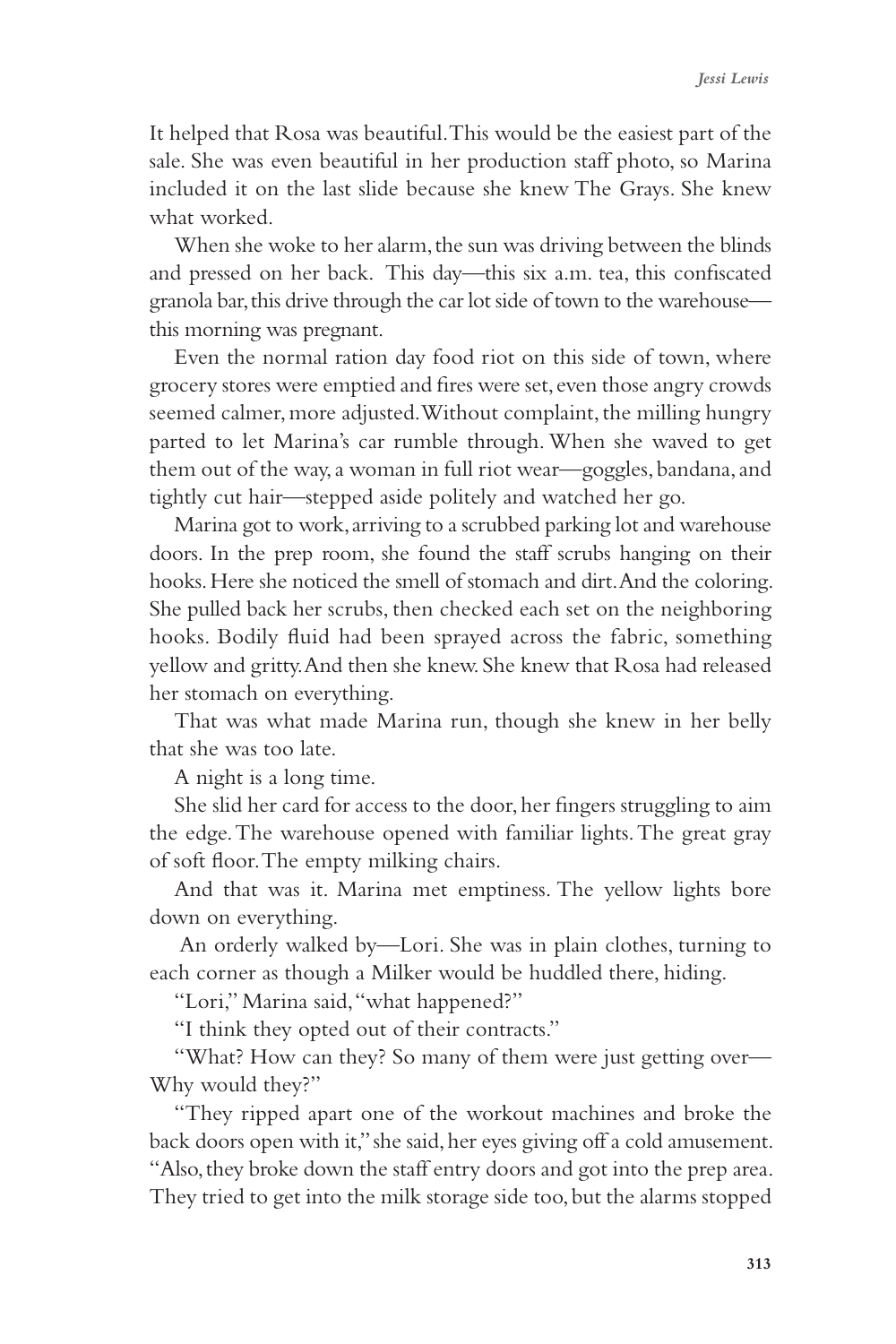them there. So at least there's still milk—their milk."

"This is crazy. Each one was—satisfied. This was a really balanced group. I was good to them," Marina said. Lori nodded. It was annoying how Lori had learned not to argue, yet Marina needed argument. She needed someone to point a long finger at her face. She needed someone to say, "No, of course they weren't satisfied. Who was happy here?" But nobody would say this.

"Who convinced them it was a good idea to leave?" she asked.

"The security footage shows Milker 22 instructing the others."

"Who, Rosa? Do you mean Rosa?"

Lori stared at her.

"I think so? Is she Milker 22? The girl who cried over Milker 23? Yeah—that's her. The one who runs to help the crying ones."

"That's impossible," Marina said, though she knew of course that it was possible. "Everyone's gone?"

"All but one." She pointed to a middle chair where a woman was leaning back. Marina couldn't believe she had overlooked her. For the first time, the fabric floor mat seemed unstable under Marina's feet.

"Milker 4?" she said, and Carrie O'Connell sat up slightly. Her eyes focused.

"Yes, ma'am?" She had an accent that had never been obvious before. "Where did they go?"

"They left out the back door. Covered the broken edge in a bedsheet." "You stayed?"

"My milk is valuable. I heard about it. My milk," she said, leaning back again, "is the finest."

"It is," Marina said. "Do you know where they went? Where could they even go and get breakfast?"

Carrie O'Connell did not respond.

"You're leaking, Carrie," she said, and Marina moved to apply the nozzle more closely to the center of her Milker's nipple. Her fingers came back with a thin touch of velvety white. Before this she had always done her job as well as she could—she'd never lost a Milker, never pissed off staff, never felt herself wonder over the milk and its taste. But now, her job was on the edge of a cliff. The only thing that could save her was the value of Carrie's milk. Marina licked her fingers and there was the taste—melon and cow's milk, ricotta smoothie. She paused and sucked in a breath.

She had to reevaluate and fast. This was her job—her only way to